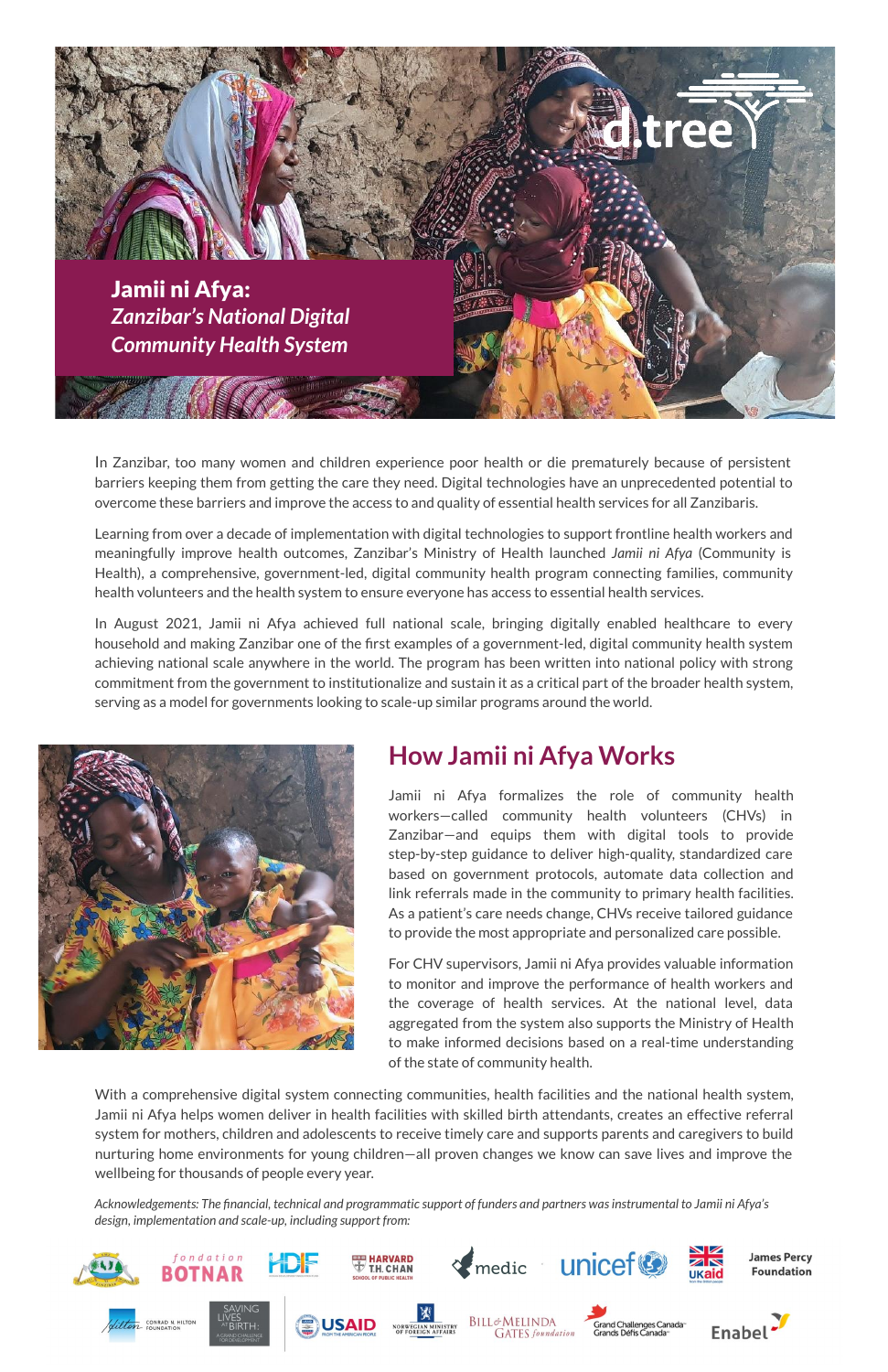# **How does Jamii ni Afya Work?**



*Jamii ni Afya is a comprehensive digital system supporting CHVs and their supervisors with case management, decision support, referral coordination, work planning and performance monitoring.*



All individuals have access to a dedicated CHV who regularly visits their household using the Jamii ni Afya mobile app to provide comprehensive services tailored to each client's unique needs. The app walks the CHV through each step of care delivery and can initiate digital referrals so that families benefit from strong linkages to primary health facilities.



Households Health workers Health system

CHVs are supported and motivated by digital tools to provide high-quality, respectful and personalized care that is well coordinated between the community and primary healthcare systems. Health and program data are collected in real-time, enabling supervisors to more accurately monitor service delivery and provide supportive supervision.



The system is integrated with government reporting, so health system managers can use data for evidence-based decision-making. At the highest level, ministers can use the data to inform national policies and budgets about what health services to provide and how to deliver them. At the district level, management teams can identify locations that are under-performing and intervene as necessary.



Jamii ni Afya incorporates proven principles and practices from effective community health programs around the world based on [the Community Health Worker Assessment and Improvement Matrix \(CHW AIM\) Principles.](https://chwcentral.org/resources/community-health-worker-assessment-and-improvement-matrix-chw-aim-updated-program-functionality-matrix-for-optimizing-community-health-programs/) Despite being labeled as "volunteers," CHVs in Zanzibar are trained by the Ministry of Health, receive routine supportive supervision and are fairly compensated for the services they provide.

## CHW AIM Principles:

- Accredited CHW knowledge & skills are assessed prior to deployment
- Accessible Client/user fees should be avoided to ensure access & equity of care
- **Proactive** CHWs go door-to-door for active disease surveillance & early warning for danger signs
- **Continuously Trained** CHWs receive ongoing training & medical education
- **Supported by a Dedicated Supervisor**  CHWs receive routine supportive supervision and coaching
- Paid CHWs receive fair compensation for their work
- Part of a Strong Health System CHWs must work as one part of a broader, well-resourced & responsive primary healthcare system
- Part of Data Feedback Loops CHWs should collect data & report directly to public-sector reporting mechanisms